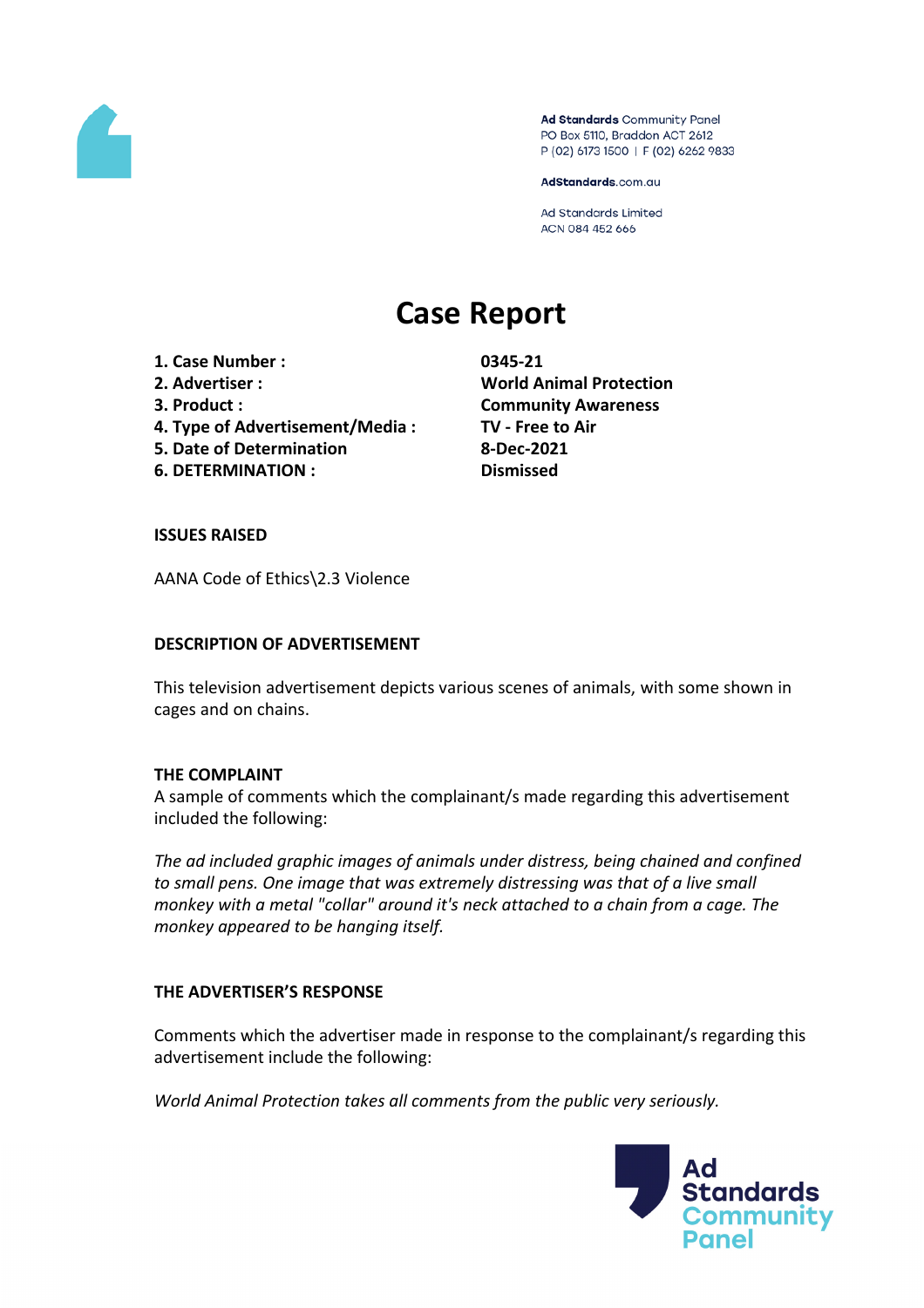

*Overall, we believe that our TV appeal is true, responsible and restrained in the context of the terrible abuse suffered by wild animals.*

*In common with many good causes World Animal Protection relies upon the generosity of the public to fund its important work. And the response to our fundraising TV activity has been overwhelmingly positive since we started using this media in 2016. A great number of new financial supporters have been acquired in response to this advertising and their generosity is vital in enabling World Animal Protection to rescue animals and help them to live their lives free from cruelty. When people give money to good causes, they do so as an expression of their passionately held beliefs and their desire to make the world a better place. Fundamentally, people want to make a difference. For them to make a difference, good causes need to make people aware of both the bad things, and the good things that are done to alleviate those bad things.*

*For hungry children, causes need to show children who need food. Appeals for cancer research may feature people who have cancer. For victims of injustice, people need to understand the nature of the injustice. In World Animal Protection TV appeals, we feature a range of animals in need, we explain the cruelty they face, and we offer people the opportunity to support World Animal Protection's work to help put a stop to it.*

*We take very seriously our responsibility to tell the truth. However, we know we cannot tell the whole truth of the cruelty that some animals face – because the full reality would be too strong to feature in a TV appeal.*

*Therefore, we do very strongly self-censor our TV appeals. Of course, we do not wish to alienate people, indeed quite the opposite. World Animal Protection cannot operate, and victims of animal cruelty cannot be helped if we alienate the public on whose support we rely. And the positive response to date does strongly indicate that people both support this work, and our approach.*

*In terms of our self-censorship of the World Animal Protection appeal, we:*

- *Have not included the most shocking footage of animal cruelty.*
- *Have ensured that the viewer is given a clear sense that we can help animals in need; Have ensured that the strong footage that is included, is on screen for a short time.*
- *Have briefed our media agency to follow the CAD guidelines based on this ad being rated PG-P:*

*"PG-P" Requirement:*

*Definition: Parental Guidance Recommended May be broadcast at any time of day, except during P and C programs or adjacent to P or C periods.*

*Product Description: Commercials which comply with the PG classification criteria in Appendix 1 of the Code of Practice and which contain careful presentations of adult*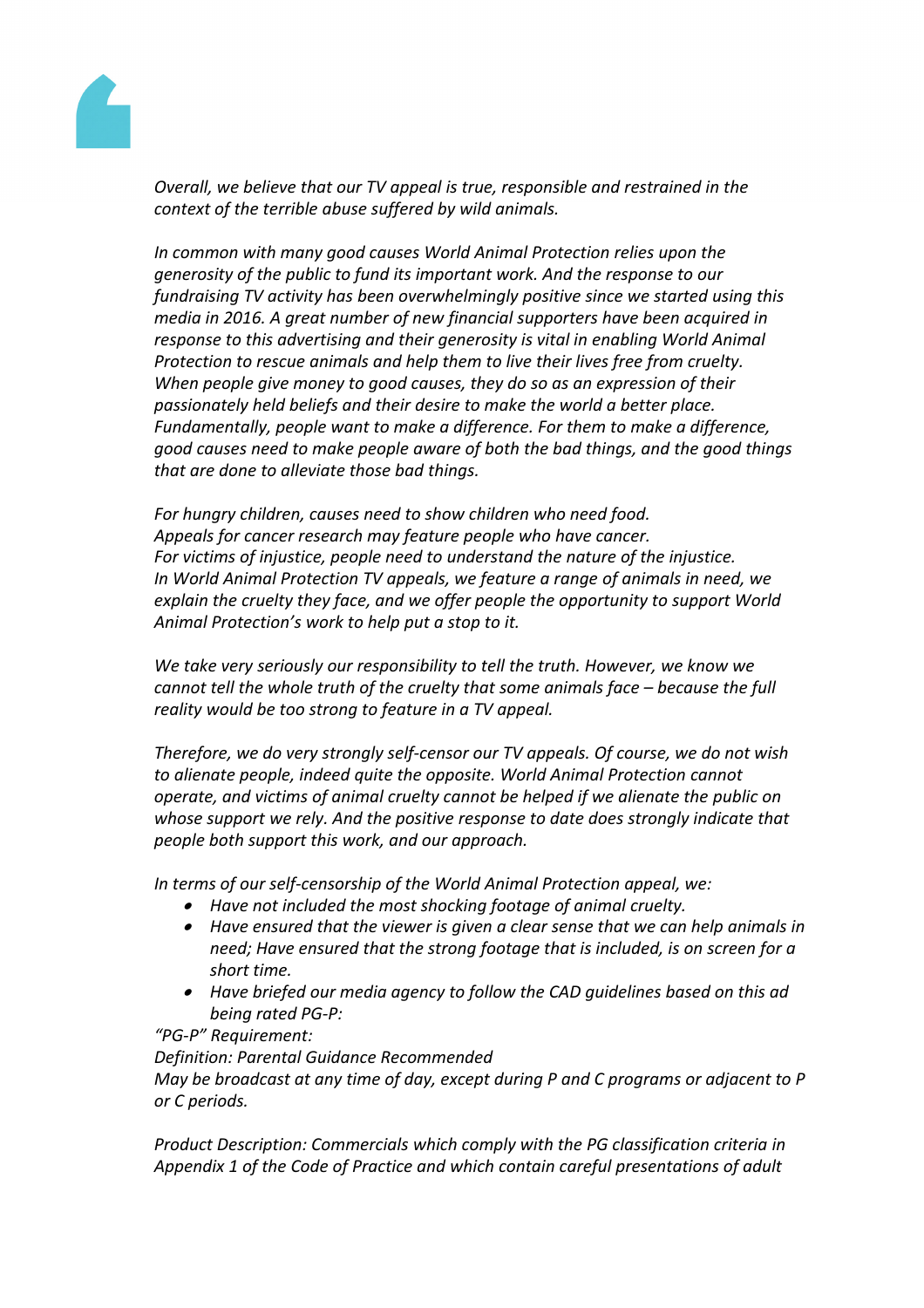

*themes or concepts which are mild in impact and remain suitable for children to watch with supervision.*

*We appreciate that every individual who watches the appeal will see it in a different way. We try hard to ensure that our TV appeals do not make people turn away – if we make people turn away, we deny them the opportunity to give, and we can't afford that.*

*We appreciate that there are some viewers to whom the ad will not appeal but we believe that TV can play a crucial role in enabling good people to support good causes and thus make the world a better place.* 

*Namely:*

- *It complies with the law.*
- *It is neither misleading nor deceptive.*
- *It contains no misrepresentation likely to cause damage to the business or goodwill of a competitor.*
- *It does not exploit community concerns in relation to protecting the environment by presenting or portraying distinctions in products or services advertised in a misleading way or in a way which implies a benefit to the environment which the product or services do not have.*
- *It does not make claims about the Australian origin or content of products advertised in a manner which is misleading.*
- *It does not portray people or depict material in a way which discriminates against or vilifies a person or section of the community on account of race, ethnicity, nationality, gender, age, sexual preference, religion, disability, mental illness or political belief.*
- *It does not employ sexual appeal in a manner which is exploitative and degrading of any individual or group of people.*
- *It does not present or portray violence unless it is justifiable in the context of the product or service advertised.*
- *It treats sex, sexuality and nudity with sensitivity to the relevant audience.*
- *It uses only language which is appropriate in the circumstances (including appropriate for the relevant audience and medium). Strong or obscene language is avoided.*
- *It does not depict material contrary to Prevailing Community Standards on health and safety.*

*Having read the complaint carefully we do appreciate that the footage of the monkey is distressing. However, there is not physical violence towards the animal or graphic display of blood for example. It is a true representation of how the animal is treated to illustrate the need.*

*We appreciate that there are some viewers who will want to turn away from some of the less pleasant things in life – hungry children, homeless people, people who are sick, animals that are sick or abused – but we also believe that TV can play a crucial role in enabling good people to support good causes and thus make the world a better place.*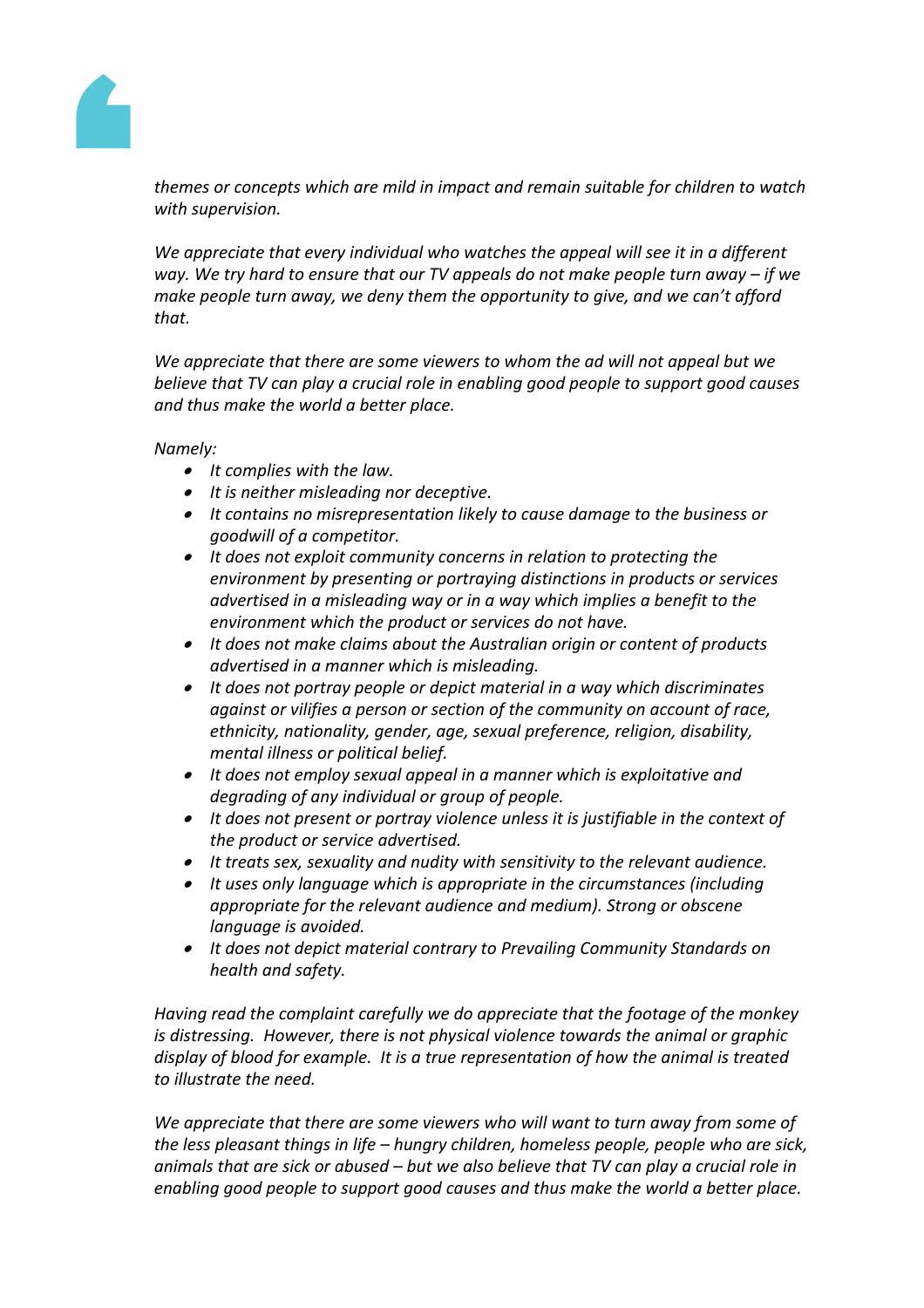

*Thank you for the opportunity to respond to this matter. Please do not hesitate to contact me should you have any further questions.*

# **THE DETERMINATION**

The Ad Standards Community Panel (the Panel) considered whether this advertisement breaches Section 2 of the AANA Code of Ethics (the Code).

The Panel noted the complainant's concern that the advertisement includes graphic imagery of animals in distress.

The Panel viewed the advertisement and noted the advertiser's response.

# **Section 2.3: Advertising shall not present or portray violence unless it is justifiable in the context of the product or service advertised**

The Panel noted the Practice Note for this section of the Code which states "*Violence against animals is caught by this section. However graphic depictions of violence against animals or the effects of such violence may be justified by the community message involved".*

## **Does the advertisement contain violence?**

The Panel noted that the advertisement does contain scenes of animals in distress, including being in cages or in chains. The Panel considered that while active violence is not shown in the advertisement, the aftereffects of suggested violence are depicted.

The Panel considered that some members of the community may find the advertisement to contain violence.

# **Is the violence portrayed justifiable in the context of the product or service advertised?**

The Panel noted that whilst some of the images show animals that appear in distress the Panel considered that these images are emotionally engaging rather than violent in an aggressive or threatening manner. The Panel noted that the voiceover is softly spoken and considered that although a problem is highlighted – that of animals mistreated for the purposes of the tourist industry – the voiceover does highlight the work that the advertiser does for the purpose of reducing or preventing animal cruelty.

The Panel considered that the important community message being delivered in the advertisement was one which justified the use of imagery that would grab the attention of the reader and would lead to an increased awareness and consideration of the serious issue. The Panel considered that although the imagery was impactful it did not feature gore or depict acts of active violence. The Panel considered that the